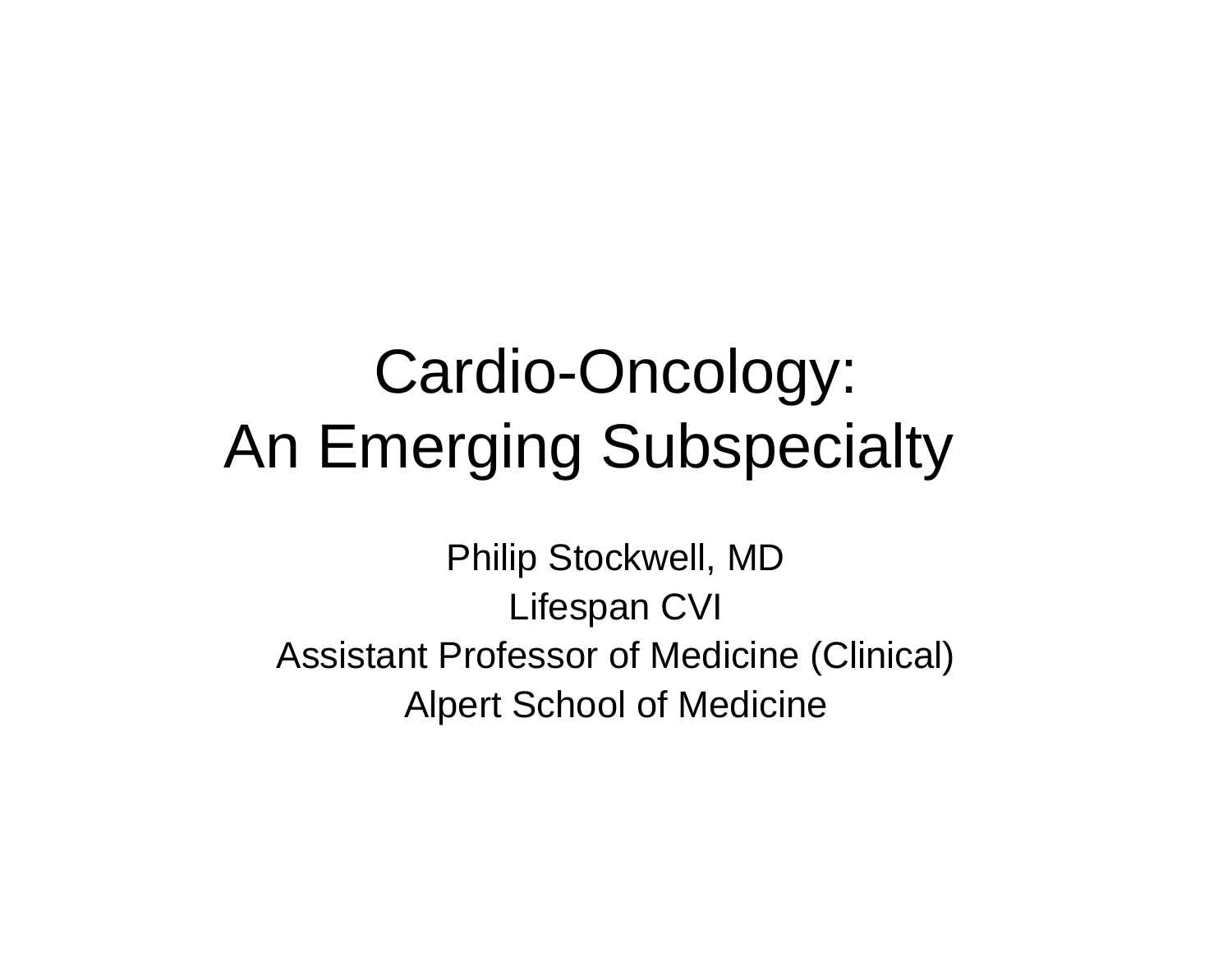# Introduction

- As longevity has increased and cardiac mortality has decreased, cancer has become more common.
- Risk factors for heart disease and cancer have significant overlap.
- $\bullet$ Many patients now living with both diseases.
- Chemotherapy and radiation therapy have potential deleterious effects on the heart.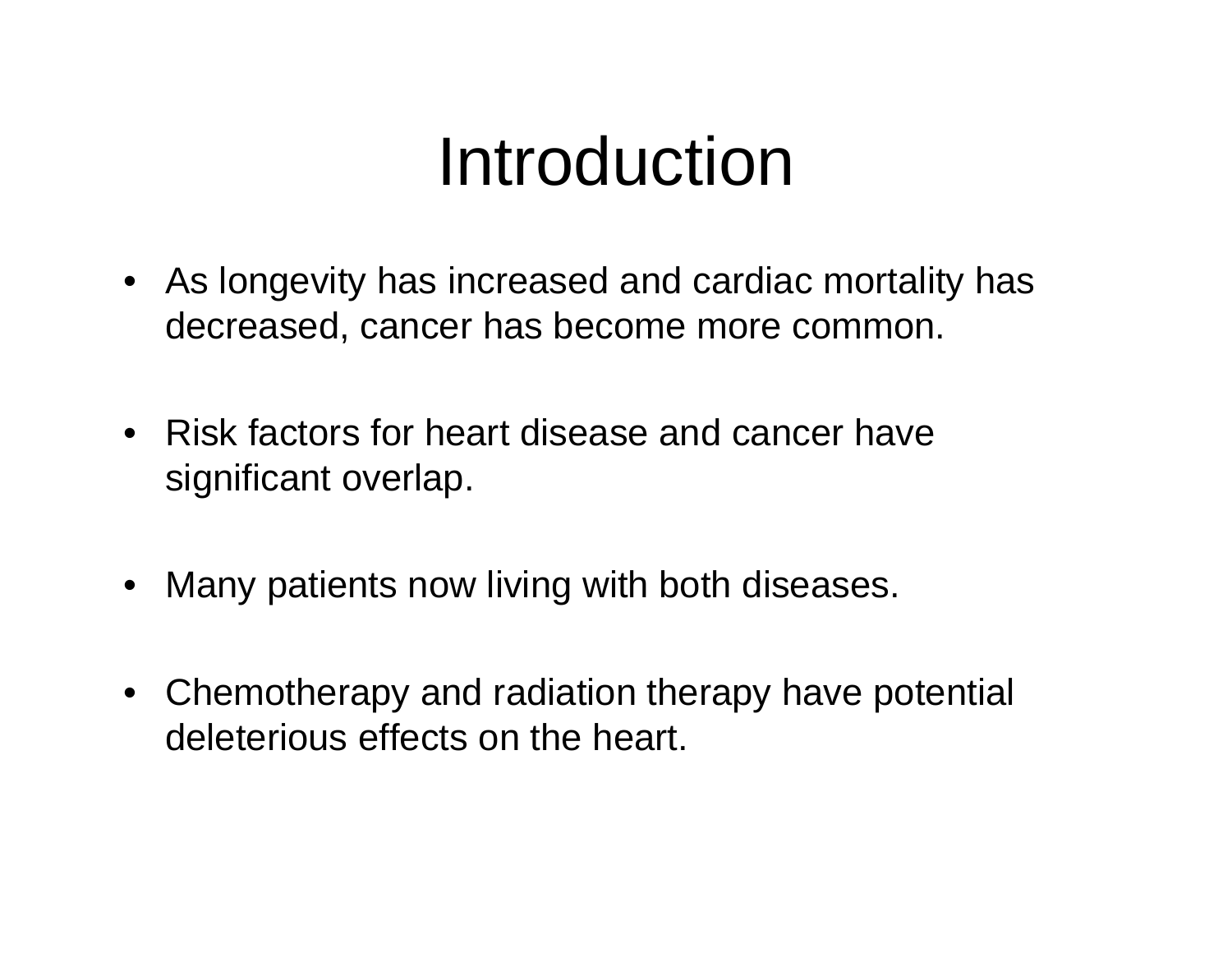## Cardiac Effects of Chemotherapy: Anthracyclines

- Anthracyclines are best known and documented cancer agents with cardiac toxicity.
	- Doxorubin, Daunorubicin, Idarubicin, Epirubicin
- Types of Anthracycline cardiac toxicity:
	- Acute/subacute drug initiation to several weeks later.
		- Less common than chronic
		- Generally more mild
			- Atrial fibrilaltion, HF, myocarditis, ischemia
	- Chronic 2 types
		- Early less than 1 year
			- More common
		- Late more than 1 year
		- Characterized by decline in EF with or without HF symptoms
		- Peak time = 3 months after last dose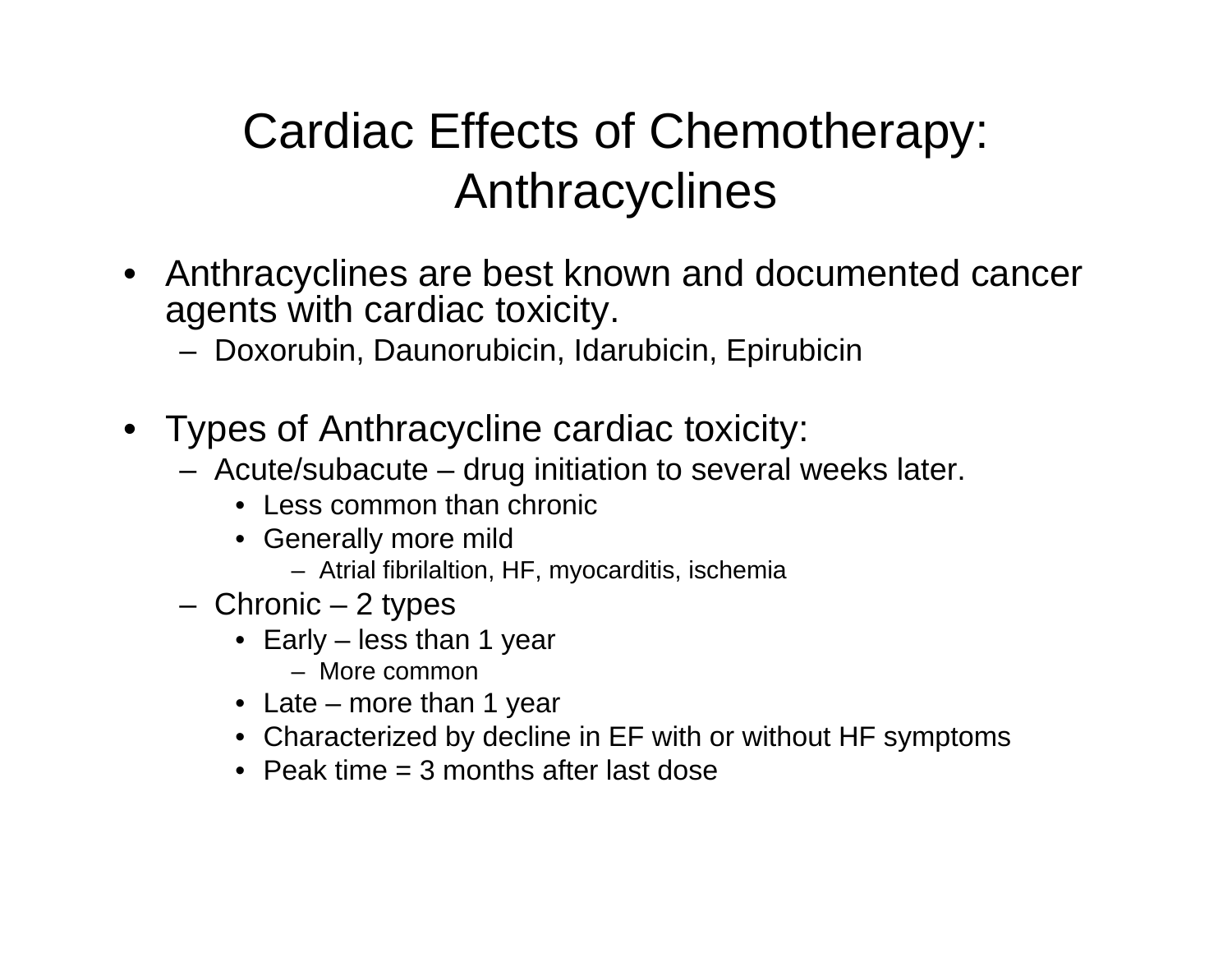## Anthracycline Cardiac Toxicity

- • Mechanism
	- Not completely clear
	- Free radical/oxidative stress leads to myocyte injury
	- AC binds to Topoisomerase II and DNA, causing cell death
		- Alpha subtype in tumors
		- Beta subtype in cardiomyocytes
- • Risk factors
	- **Cumulative Dose!**
		- <400 mg/m2 0.14%
		- 550 mg/m2 7%
		- >700 mg/m2 18%
		- Long term f/u studies suggest even higher risk.
	- Age at exposure bimodal distribution
		- Children 38% abnormal echos at  $>10$  y f/u.
		- Elderly
	- Paclitaxel
	- Trastuzumab
	- Chest radiation
	- CAD, HTN, PAD, DM
	- Longer duration of survival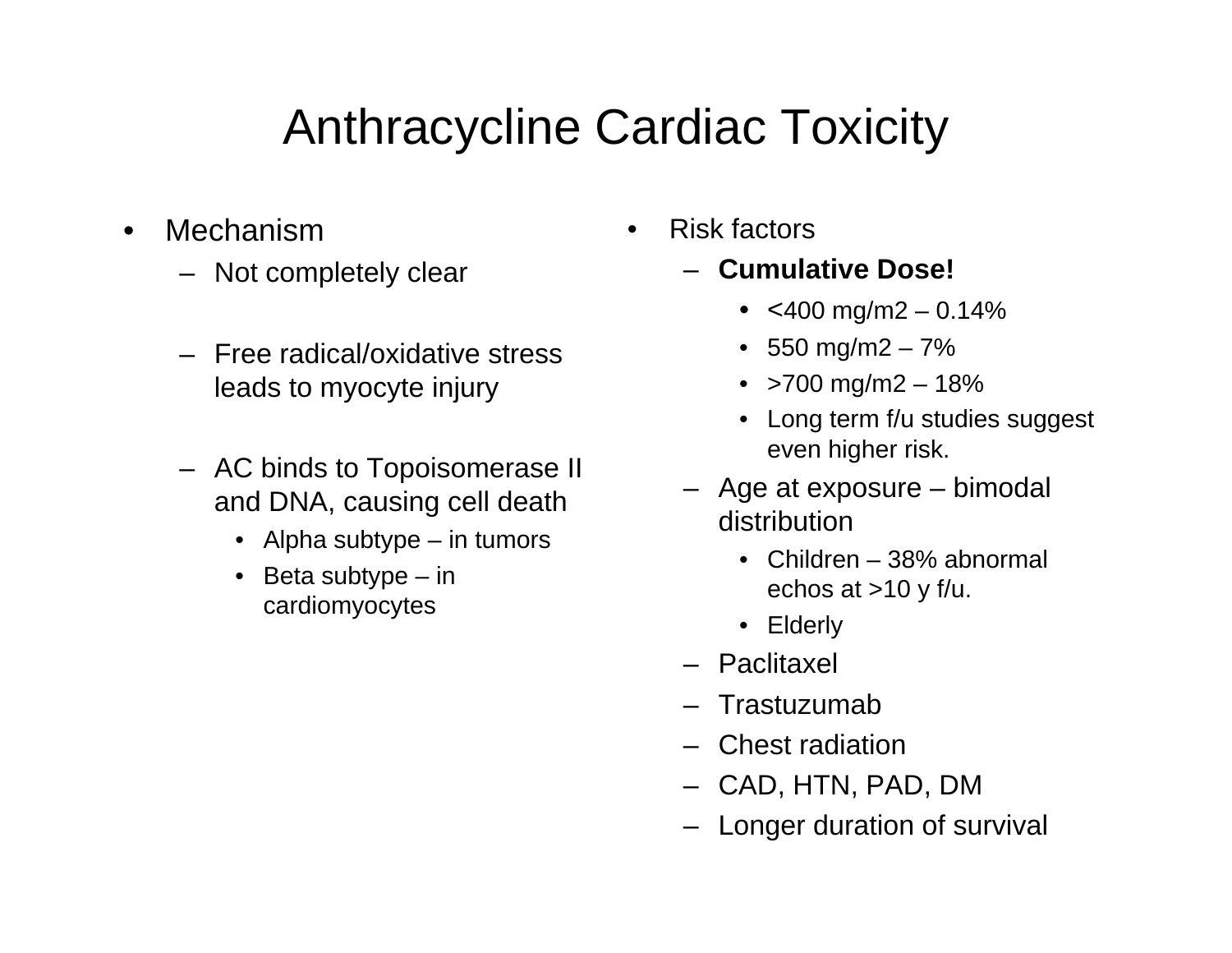#### Decreasing the Risk of Anthracyclines

- $\bullet$  Limiting cumulative dose to maximum of 450-500 mg/m2 in adults
- $\bullet$  Bolus infusion higher risk than continuous infusion, but
	- Less toxic for tumor as well
	- Needs central line and hospitalization
- $\bullet$  Alterations to molecule
	- Epirubicin
	- Mitoxanthrone
	- Liposomal encapsulation
	- Give with Dexrazoxane (Fe chelator)
- $\bullet$  Prophylactic Beta-blockers and ACE-inhibitors
- • Monitoring of heart function
	- Cornerstone of prevention
	- Baseline LVEF unless low dose planned
	- Echo or MUGA
	- Follow-up schedule without clear guidelines
	- Decrease in LVEF by 10% to below 55% or any drop to below 45% significant; alter therapy
	- Tn and BNP gaining interest, not definitive
- • Treatment of low EF
	- Standard therapy with BBl and ACEI.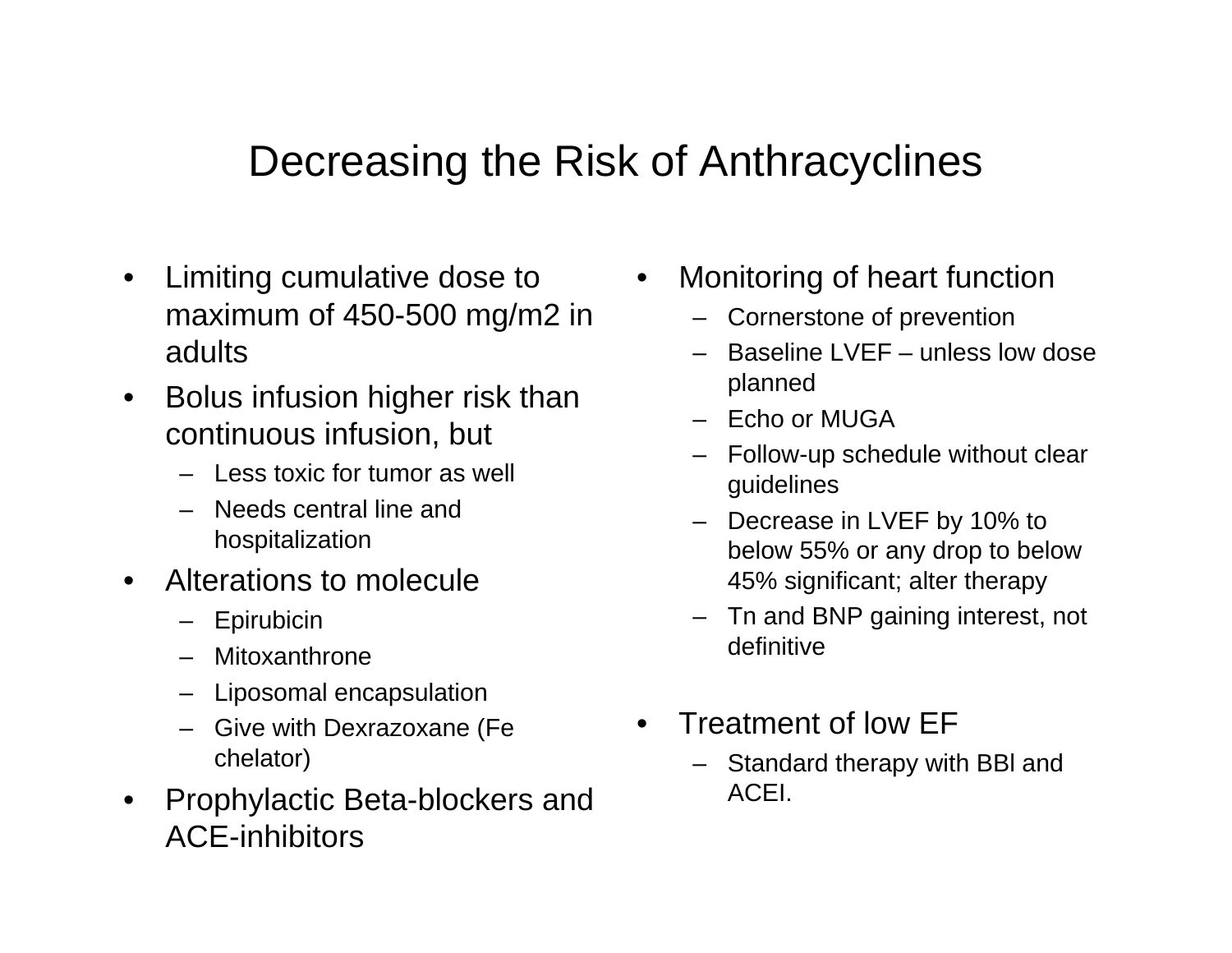#### Non-Anthracycline Chemotherapy and the Heart: Trastuzumab

- Trastuzumab (Herceptin)
	- Targets Human Epidermal Growth Factor -2 (HER-2)
	- 15-20% Breast tumors overexpress HER2
	- Causes LV dysfunction
		- Usually asymptomatic
		- Severe HF rare
		- •Idiosyncratic
		- •Not dose related
		- $\bullet$  Often reversible with discontinuation
		- Rechallenge after recovery often tolerated well
		- Cardiac biopsy no necrosis
- Risk of decreased EF
	- T alone 3%
	- T + paclitaxel 7%
	- T + anthracycline 13%
	- T + cyclophos 27%
- Check baseline LVEF
	- Monitoring schedule unclear but intermittently through 18 mos or if any symptoms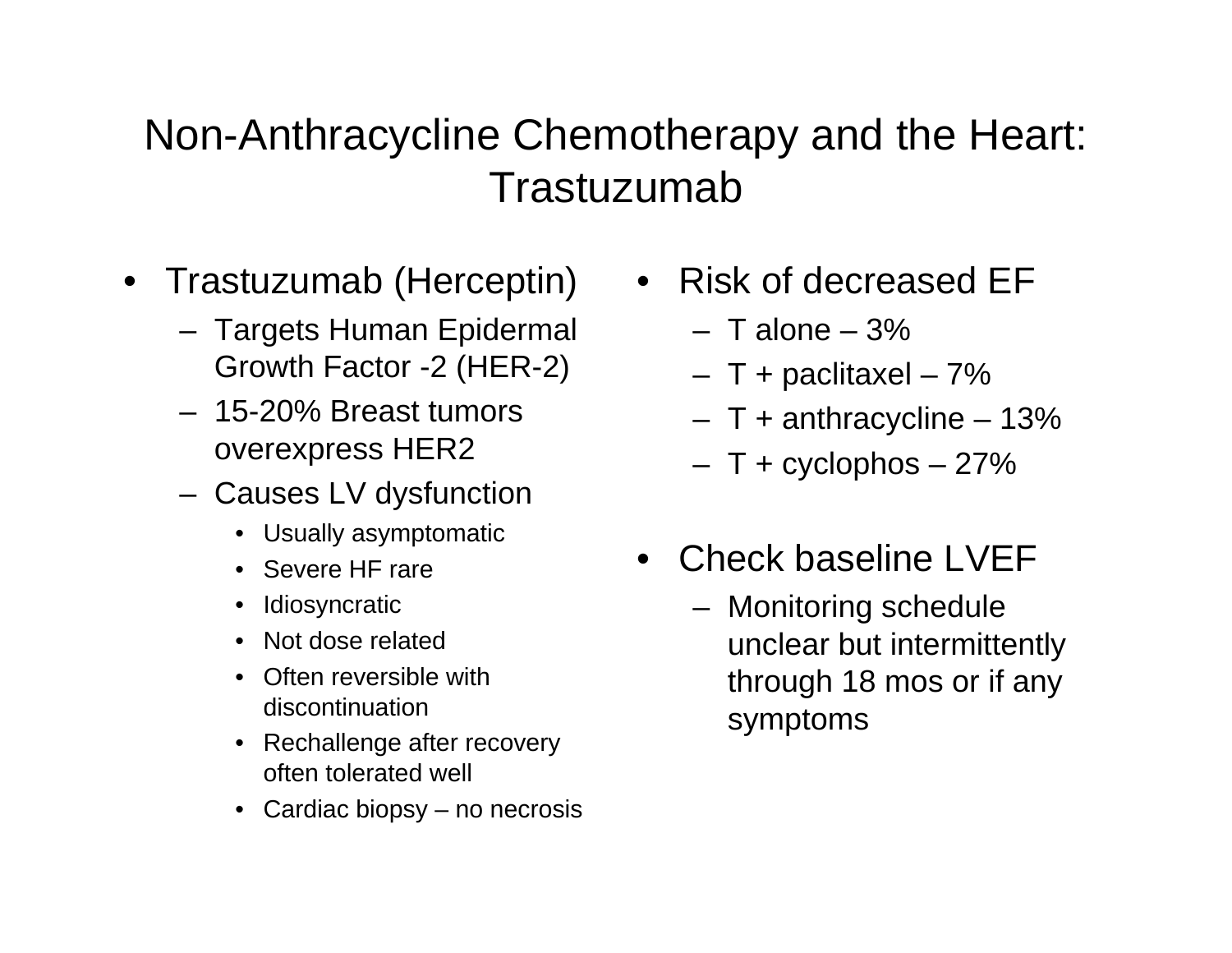#### Non-Anthracycline Chemotherapy and the Heart: 5-Fluorouracil

- 5-Fluorouracil
	- Causes chest pain
	- Incidence about 2%
	- Review of 377 cases
		- Angina 45%
		- MI 22%
		- Arrhythmia 23%
		- Pulm Edema 5%
		- Cardiac arrest 1.4%
		- Pericarditis 2%
- $\bullet$ **Capecitabine** metabolized to 5-FU
- • Mechanism
	- Presumed vasospasm
- $\bullet$ **Treatment** 
	- Stop infusion
	- Standard angina therapy
- 47% recurrence with rechallenge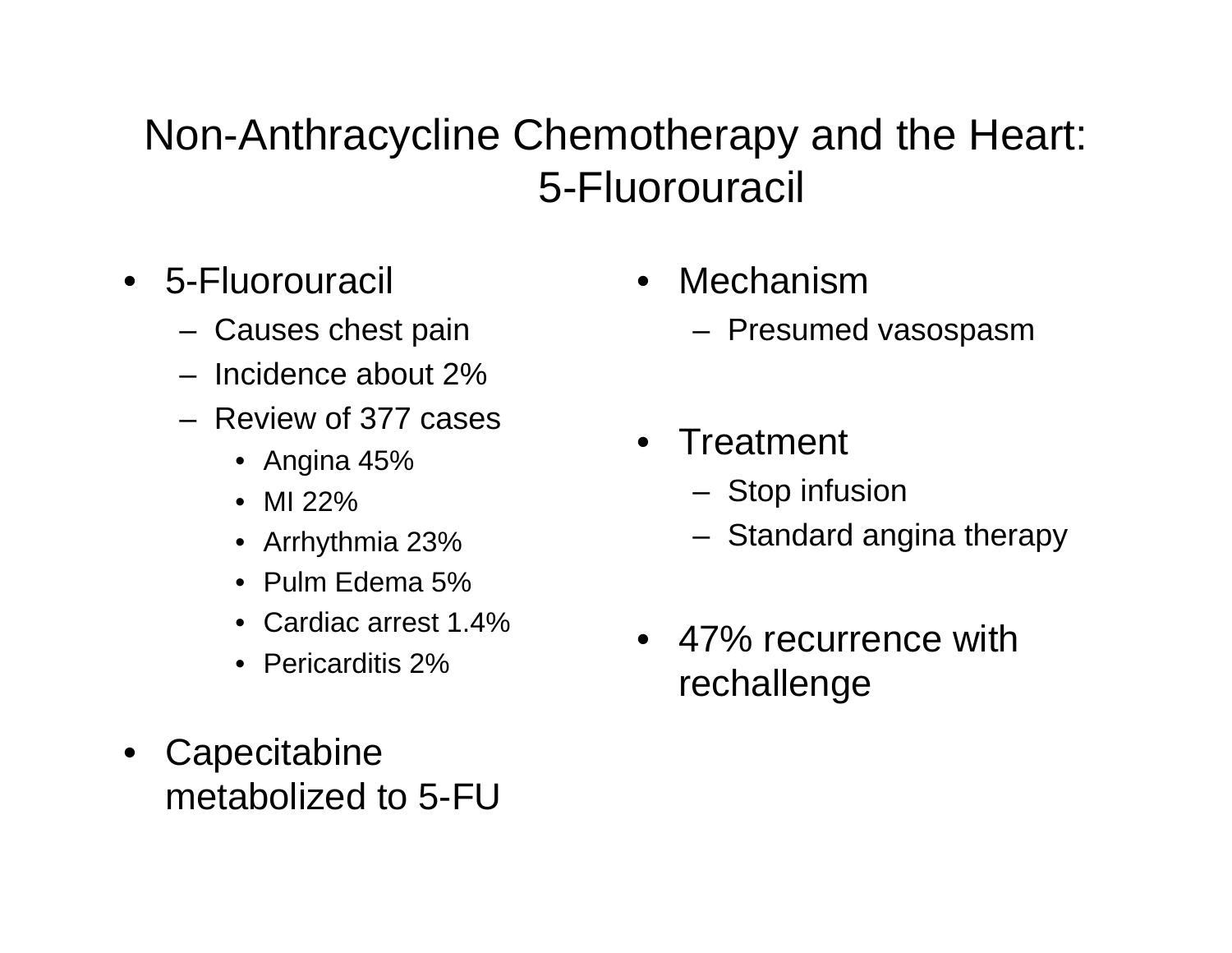#### Non-Anthracycline Chemotherapy and the Heart: Miscellaneous Agents

- Tyrosine Kinase Inhibitors
	- Sorafenib and Sunitinib
	- Rare but definite risk of LV dysfunction and HF.
- Alkylating agents
	- Cyclophoasphamide, Ifosfamide, Cisplatin, Busulfan
	- Acute cardiomyopathy with high doses (rare)
- Other agents with rare cardiac effects
	- Fludarabine
	- Methotrexate
	- Vinca alkyloids
	- Paclitaxel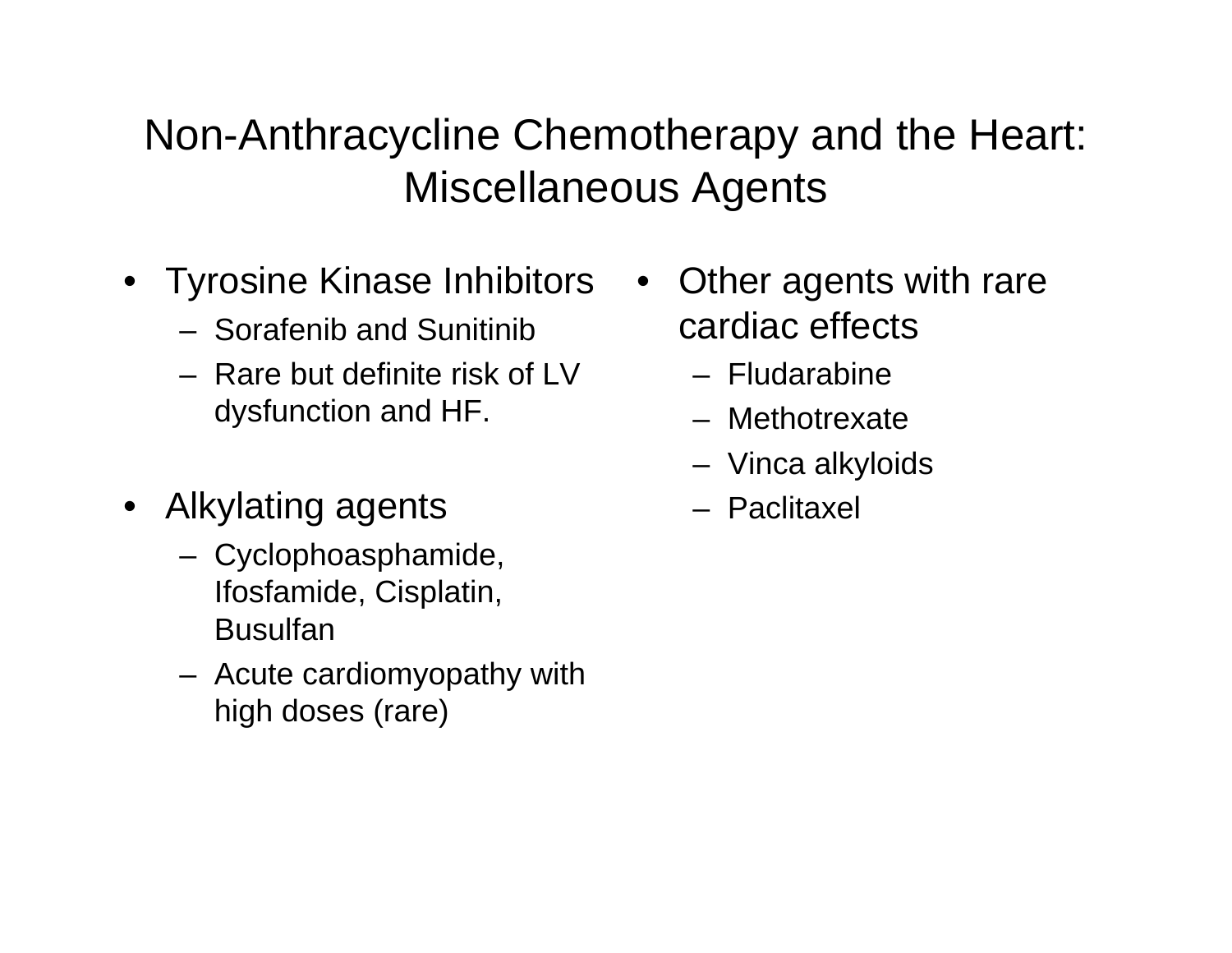## Radiation Therapy and the Heart

- $\bullet$  Most commonly with Hodgkin's lymphoma or left sided breast cancer.
- $\bullet$  Care now taken to avoid direct cardiac irradiation.
	- Patients may present now with problems related to radiation decades earlier.
- $\bullet$  Can be a very late effect, >25 years after radiation.
- • May affect any and all heart structures
	- Coronary arteries
		- CAD, diffuse and severe
	- Valves•
		- Stenosis
		- •Regurgitation
	- – Myocardium
		- •Restrictive cardiomyopathy
	- – Conduction system
		- Heart block, arrhythmia
	- Pericardium
		- •Constrictive pericarditis
		- •Pericardial effusion

Less

More

Common

- Common
-